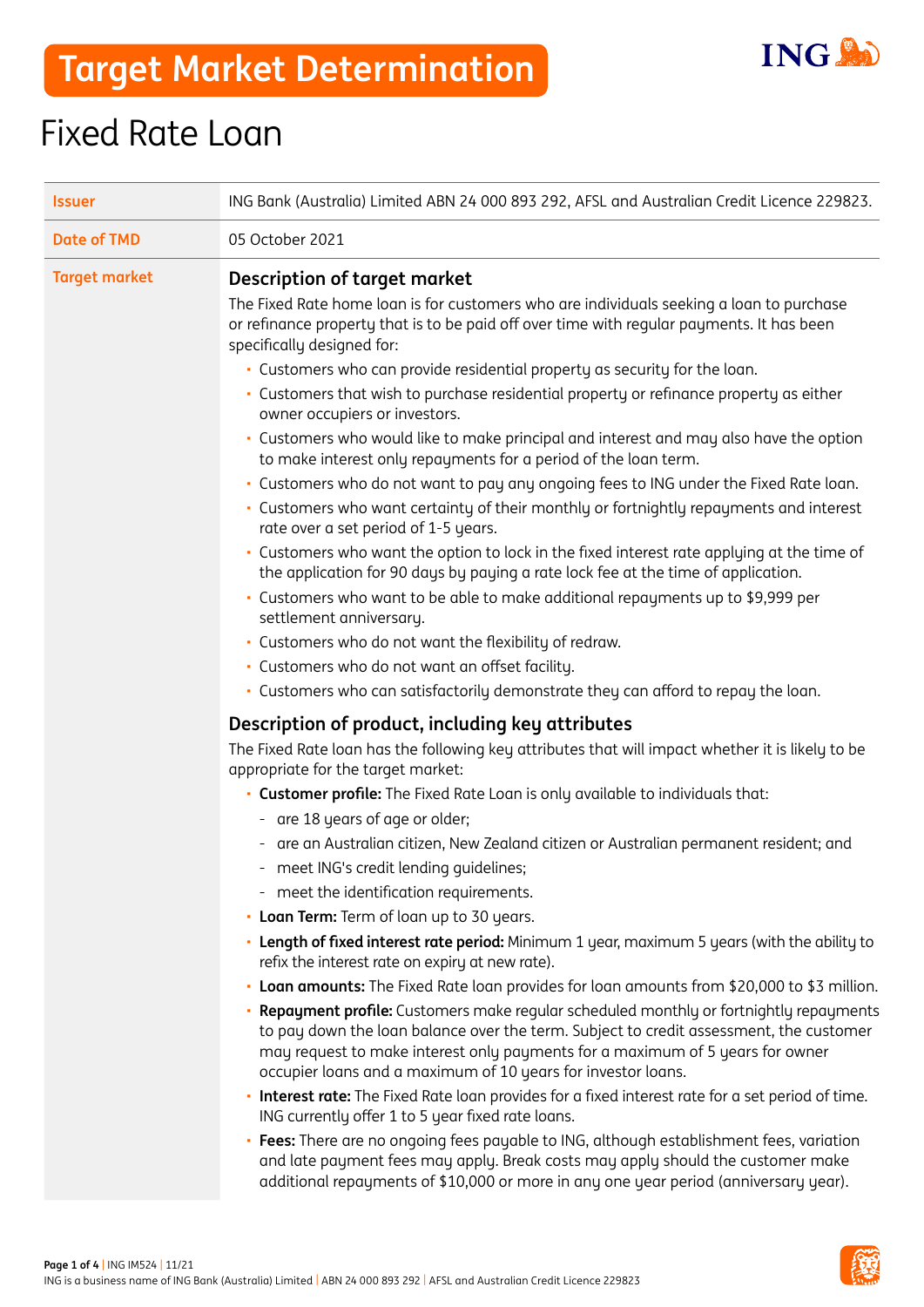#### **Target market (continued)**

- **Security:** The Fixed Rate loan must be secured by a property. In some circumstances a guarantee (subject to ING's credit lending guidelines) supported by property will also be considered.
- **Variation Options:** The Fixed Rate loan includes optional variations such as loan portability, substitution of security, principle reduction, an increase to the loan amount (subject to ING's credit lending guidelines and potential break costs) and repayment switch.
- **Maturity options:** At the end of the fixed rate term customers are notified and provided with what options are available (such as refixing for another period). If no change is requested, the loan will convert to ING's Mortgage Simplifier, which is a variable rate loan.
	- If a customer requests to refix prior to the fixed rate loan maturity, variation fees and break costs may apply.
	- Customers have the option of the Fixed Rate Lock In feature when refixing their home loan, however ING will not hold the rate for more than 90 days and payment of the Fixed Rate Lock In fee is required.

**Note:** In the instance of a loan split, in which a customer has the option to delegate loan amounts across more than one home loan product, conditions apply only to the portion of the loan in which is deemed a Fixed Rate Loan.

## **Description of likely objectives, financial situation and needs of customers in the target market**

- **Likely objectives:** Customers who are seeking a home loan with a fixed interest rate for a period of 1 to 5 years, and want certainty regarding their monthly or fortnightly repayments during this period.
- **Likely financial situation:** Customers who meet ING's credit lending guidelines.
- **Likely needs:** Customers who need funds to refinance an existing home loan, or to purchase residential property for owner occupier or investor purposes.

# **Classes of consumers for whom the product is clearly unsuitable**

The Fixed Rate loan would not suit customers who do not meet ING's credit lending guidelines. For example, this could be someone who does not have a steady income, customers who are under the age of 18, customers who are not an Australian resident, or customers who have expenses that indicate they cannot afford the loan. The Fixed Rate loan is not suitable for customers who require an offset facility, the ability to redraw funds, a variable interest rate, or the ability to make additional repayments of \$10,000 or more in a year without break costs appluing.

#### **Distribution conditions**

### **Distribution conditions**

The Fixed Rate Loan product is distributed through the following channels:

- ING website;
- Directly via the ING Call Centre channel (who will also be the contact once an application is received via the ING website); and
- ING accredited brokers who:
	- hold an Australian Credit Licence ("ACL"); or
	- are a credit representative or employee of an ACL Holder.

Any advertising relating to the Fixed Rate loan is directed to an appropriate target market and considered as part of the product governance process. Currently, advertising of the Fixed Rate loan can occur through the following channels: television, print media, digital channels, direct electronic communications and telecommunications to customers whom have opted in to these communications.

Customers can communicate with the ING staff directly regarding the Fixed Rate loan through the ING Call Centre. ING Call Centre staff are trained to give information about the product, but not advice around the suitability to a customer's individual situation and are required to follow scripting when communicating with a customer about the product.

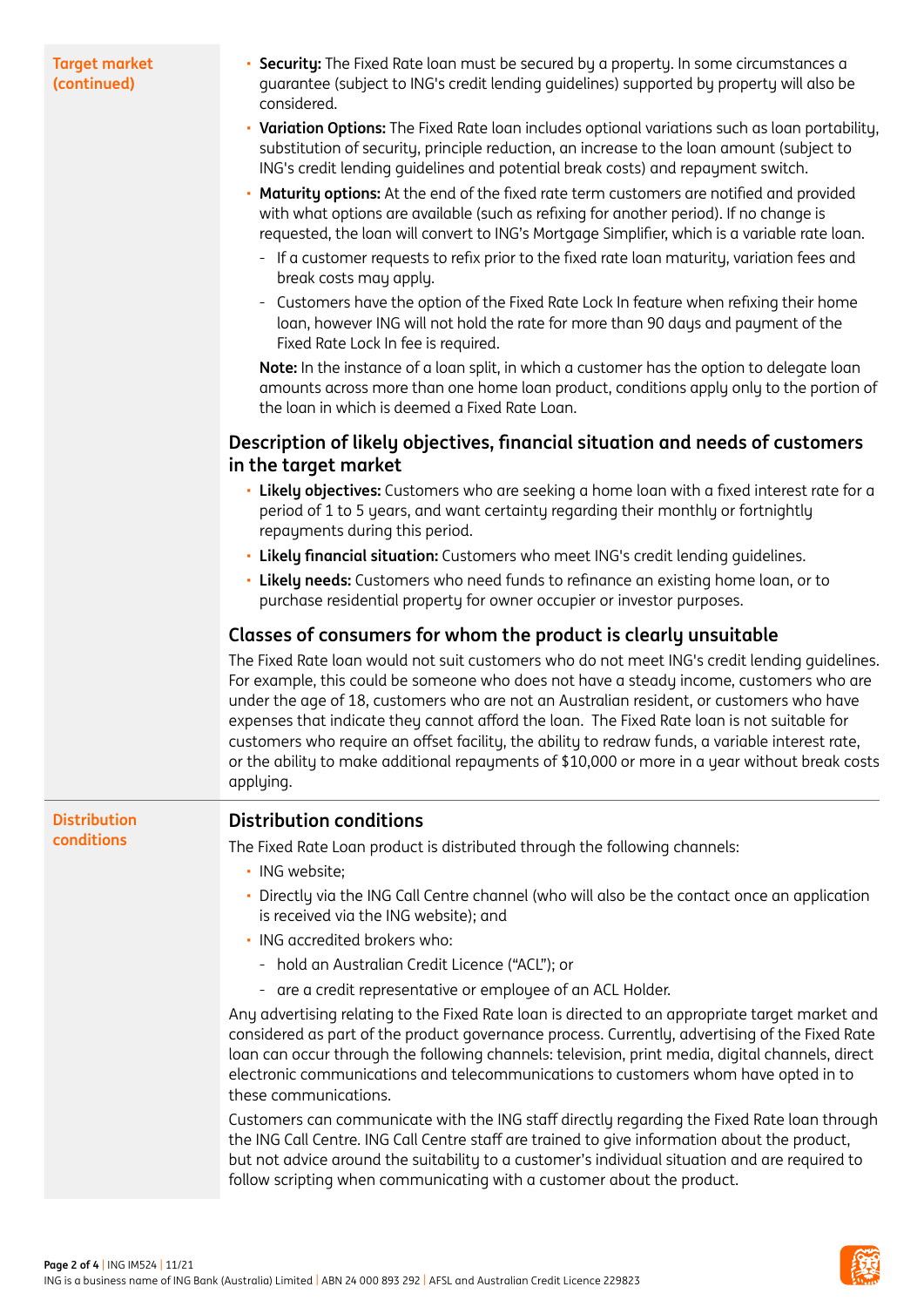| <b>Distribution</b><br>conditions<br>(continued) | Alternatively, a customer can discuss the Fixed Rate loan directly with an ING accredited<br>broker. ING takes steps to ensure that its accredited brokers hold the required qualifications<br>and authorisations, carry out accreditation information sessions and receive quidance<br>material in relation to ING's processes and procedures.<br>The Fixed Rate loan can only be offered to customers after ING collects the required customer<br>information and applies its credit lending quidelines.<br>In case of a comparison site provider, information about the product on their site must direct<br>prospective customers to review the relevant ING product information page and include<br>details of where to find the TMDs. |  |  |
|--------------------------------------------------|---------------------------------------------------------------------------------------------------------------------------------------------------------------------------------------------------------------------------------------------------------------------------------------------------------------------------------------------------------------------------------------------------------------------------------------------------------------------------------------------------------------------------------------------------------------------------------------------------------------------------------------------------------------------------------------------------------------------------------------------|--|--|
|                                                  | Why the distribution conditions and restrictions will make it more likely<br>that the customers who acquire the product are in the target market                                                                                                                                                                                                                                                                                                                                                                                                                                                                                                                                                                                            |  |  |
|                                                  | The distribution channels and conditions make it likely that the customers who acquire the<br>product are in the target market by:                                                                                                                                                                                                                                                                                                                                                                                                                                                                                                                                                                                                          |  |  |
|                                                  | · ensuring that customers will have been provided with sufficient information about the<br>product;                                                                                                                                                                                                                                                                                                                                                                                                                                                                                                                                                                                                                                         |  |  |
|                                                  | ensuring ING call centre staff are trained to understand the key product attributes and<br>the target market for the products they discuss with customers;                                                                                                                                                                                                                                                                                                                                                                                                                                                                                                                                                                                  |  |  |
|                                                  | · requiring customers to provide specific information, disclosure and evidence to confirm<br>they meet eligibility requirements for the product and ING's lending criteria; and                                                                                                                                                                                                                                                                                                                                                                                                                                                                                                                                                             |  |  |
|                                                  | ensuring that only customers who meet the eligibility criteria for the product and ING's<br>lending criteria are offered the product.                                                                                                                                                                                                                                                                                                                                                                                                                                                                                                                                                                                                       |  |  |
| <b>Review triggers</b>                           | The review triggers that would reasonably suggest that the TMD is no longer appropriate<br>include:                                                                                                                                                                                                                                                                                                                                                                                                                                                                                                                                                                                                                                         |  |  |
|                                                  | • There is a significant dealing in the Fixed Rate loan which is not consistent with this<br>determination.                                                                                                                                                                                                                                                                                                                                                                                                                                                                                                                                                                                                                                 |  |  |
|                                                  | A significant increase beyond expected levels in complaints or a significant change in the<br>nature of complaints relating to the product.                                                                                                                                                                                                                                                                                                                                                                                                                                                                                                                                                                                                 |  |  |
|                                                  | • There is a material change in the eligibility requirements for the product, our lending<br>criteria or key features or terms and conditions of the product.                                                                                                                                                                                                                                                                                                                                                                                                                                                                                                                                                                               |  |  |
|                                                  | • There is a material change in the way we distribute the product.                                                                                                                                                                                                                                                                                                                                                                                                                                                                                                                                                                                                                                                                          |  |  |
|                                                  | • A material change in law, a court decision, or ASIC regulatory guidance that impacts the<br>Fixed Rate loan.                                                                                                                                                                                                                                                                                                                                                                                                                                                                                                                                                                                                                              |  |  |
|                                                  | • Any other event occurs or information is received that reasonably suggests the<br>determination is no longer appropriate (for example, a proportionately high number of<br>customers beyond expected levels pay out or refinance their loan within 2 years).                                                                                                                                                                                                                                                                                                                                                                                                                                                                              |  |  |
| <b>Review periods</b>                            | First review date: 05 October 2022                                                                                                                                                                                                                                                                                                                                                                                                                                                                                                                                                                                                                                                                                                          |  |  |
|                                                  | Periodic reviews: The TMD will be reviewed annually within each consecutive 12 month period.                                                                                                                                                                                                                                                                                                                                                                                                                                                                                                                                                                                                                                                |  |  |